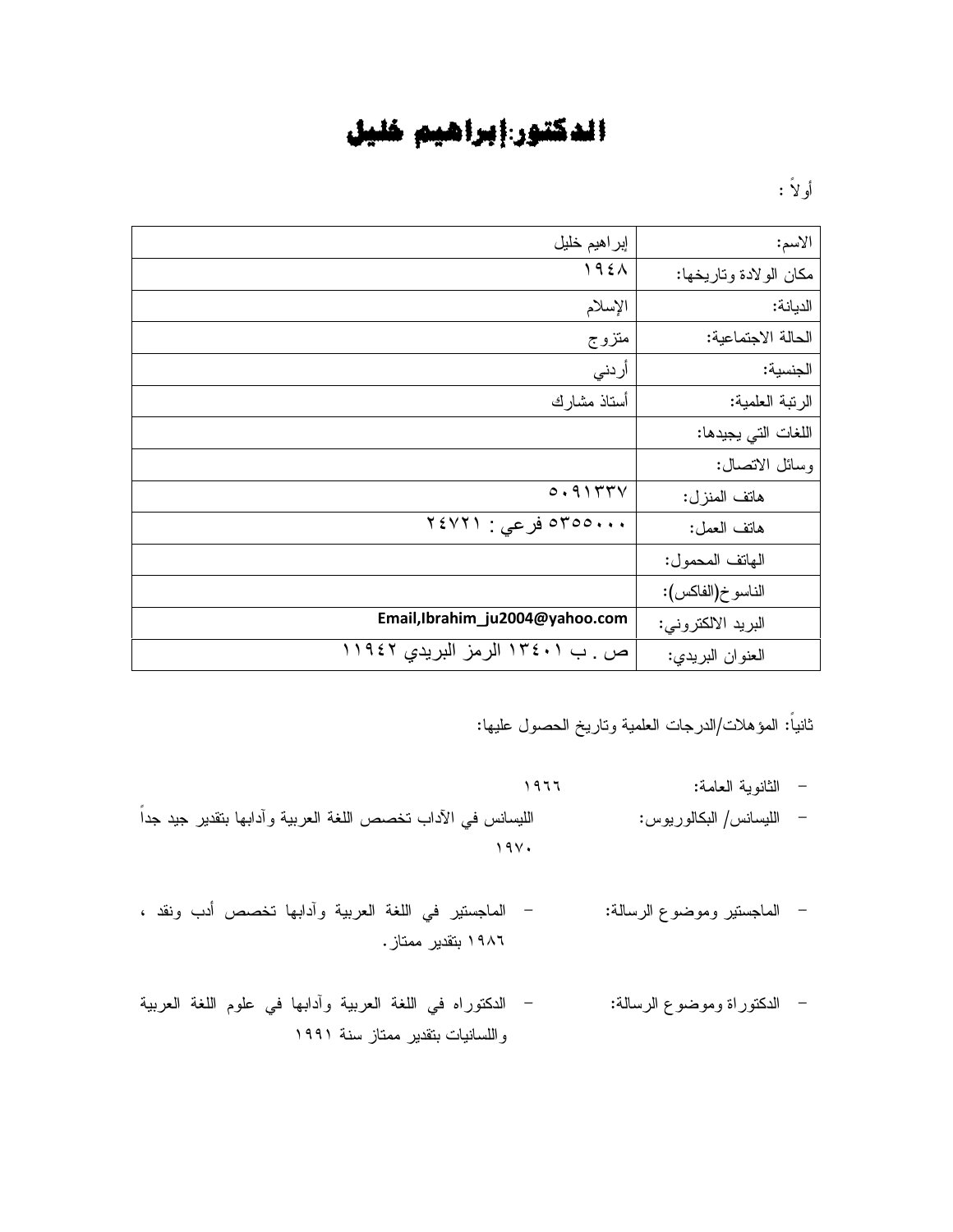- الأستاذية:
- أستاذ شرف:

رابعا: البحث العلمي:

|                  |                                | الكتب المنشورة:                     |
|------------------|--------------------------------|-------------------------------------|
| تاريخ النشر      | مكان النشر                     | عنوان الكتاب                        |
| 19V <sub>o</sub> | جمعية عمال المطابع النعاونية ، | الشعر المعاصر في الأردن             |
|                  | عمان                           |                                     |
| 191.             | اتحاد الكتاب العرب ، دمشق ،    | في الأدب والنقد                     |
|                  | ط١                             |                                     |
|                  |                                |                                     |
| 19AY             | ر ابطة الكتاب الأردنيين ، عمان | من يذكر البحر ؟                     |
|                  |                                | قصص قصيرة                           |
| 1912             | دار ابن رشد للنشر والنوزيع،    | في القصة والرواية الفلسطينية        |
|                  | عمان                           |                                     |
| 1912             | أسيا للنشر والنوزيع ، عمان     | تداعيات ابن زريق البغدادي الأخيرة ، |
|                  |                                | شعر                                 |
|                  |                                |                                     |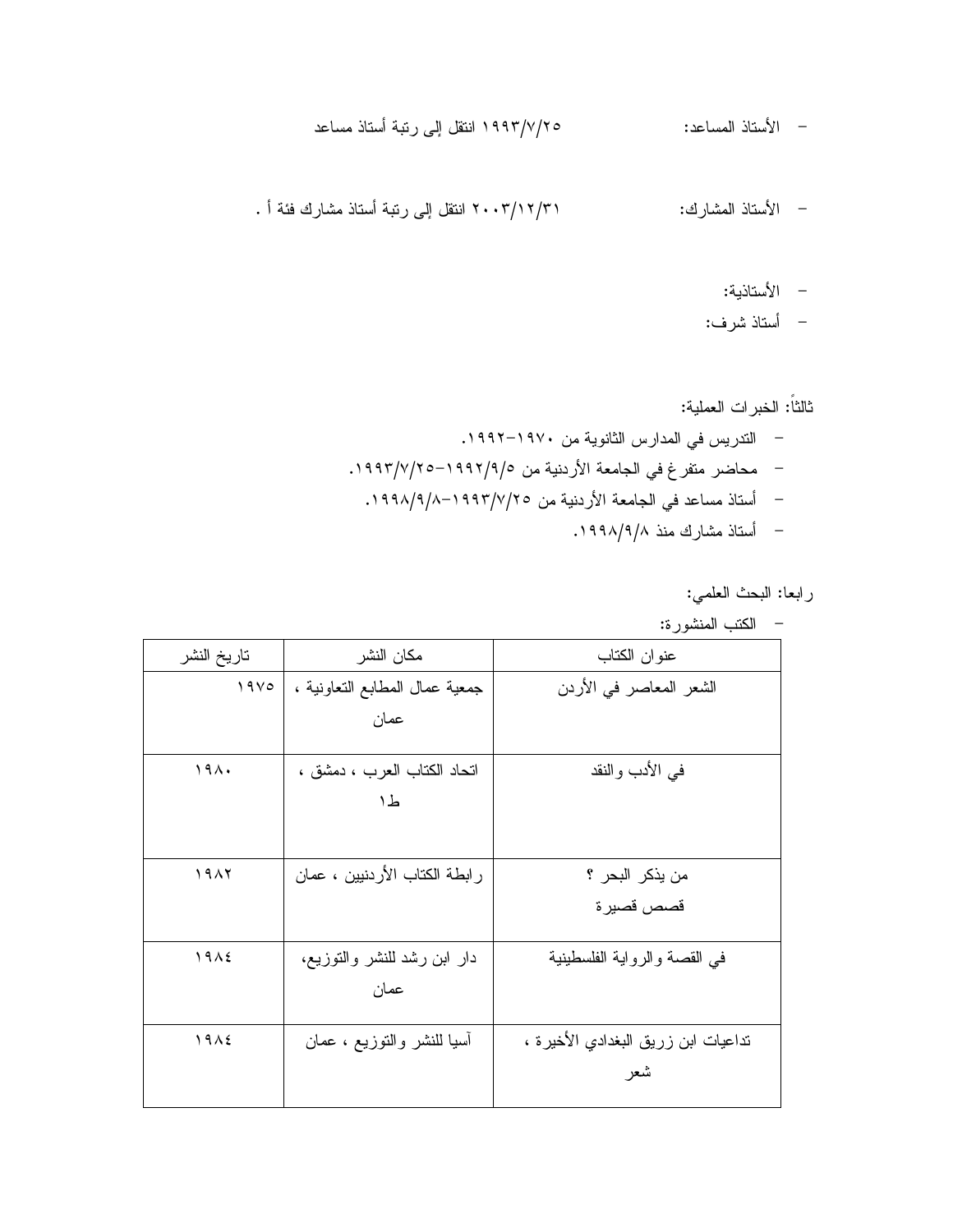| 1917 | دار الكرمل للنشر والتوزيع      | مقالات ضد البنيوية                     |  |
|------|--------------------------------|----------------------------------------|--|
|      | ،عمان                          | (ترجمة)                                |  |
| 19AY | دار الكرمل للنشر والنوزيع ،    | تجديد الشعر العربي                     |  |
|      | عمان                           |                                        |  |
|      |                                |                                        |  |
| 199. | دار الكرمل للنشر والنوزيع ،    | الانتفاضة الفلسطينية في الأدب العربي ، |  |
|      | عمان                           |                                        |  |
| 1991 | وزارة الثقافة ، عمان ، ط١      | فصول في الأدب الأردني ونقده ،          |  |
| ۱۹۹۲ | دار البنابيع للنشر والنوزيع،   | أحاديث في الشعر الأردنبي والفلسطينبي   |  |
|      | عمان ، ط1                      | الحديث                                 |  |
| 1995 | دار البنابيع ،عمان ، ط١        | أوراق في اللغة والنقد الأدببي          |  |
| ۱۹۹۳ | ر ابطة الكتاب الأردنيين ، عمان | غبار وأقنعة لمحمود سيف الدين الإيرانبي |  |
|      |                                | [تحقيق]                                |  |
|      |                                |                                        |  |
| 1992 | رابطة ا لكتاب الأردنيين ، عمان | القصة القصيرة في الأردن وبحوث أخرى     |  |
|      | ، بدعم من مؤسسة عبد الحميد     |                                        |  |
|      | شومان ، ط۱                     |                                        |  |
| ١٩٩٤ | دارالكرمل للنشر والتوزيع ،     | الرواية في الأردن في ربع قرن           |  |
|      | بدعم من وزارة النقافة ،عمان    | (در اسة)                               |  |
|      |                                |                                        |  |
|      |                                |                                        |  |
| 1990 | دار الكرمل للنشر والنوزيع ،    | النص الأدبي تحليله وبناؤه ،            |  |
|      | عمان                           |                                        |  |
| 1997 | دار الكرمل للنشر والتوزيع      | فخري قعوار ، دراسة في فنه القصصبي      |  |
|      | عمان ، ط۱                      |                                        |  |
|      |                                |                                        |  |
| 199V | بدعم من صحيفة الدستور ،        | أمين شنار الشاعر والأفق ،              |  |
|      | عمان ، ط۱                      | [دراسة ومختارات]                       |  |
| 199V | المؤسسة العربية للدراسات       | الأسلوبية ونظرية النص                  |  |
|      | والنشر ، بیروت ، ط۱            |                                        |  |
| ۱۹۹۸ | المؤسسة العربية للدراسات       | محمد القيسى الشاعر والنص               |  |
|      | والنشر ، بیروت ، ط۱            |                                        |  |
| 1999 | وزارة الثقافة ، عمان، ط١       | تحو لات النص،                          |  |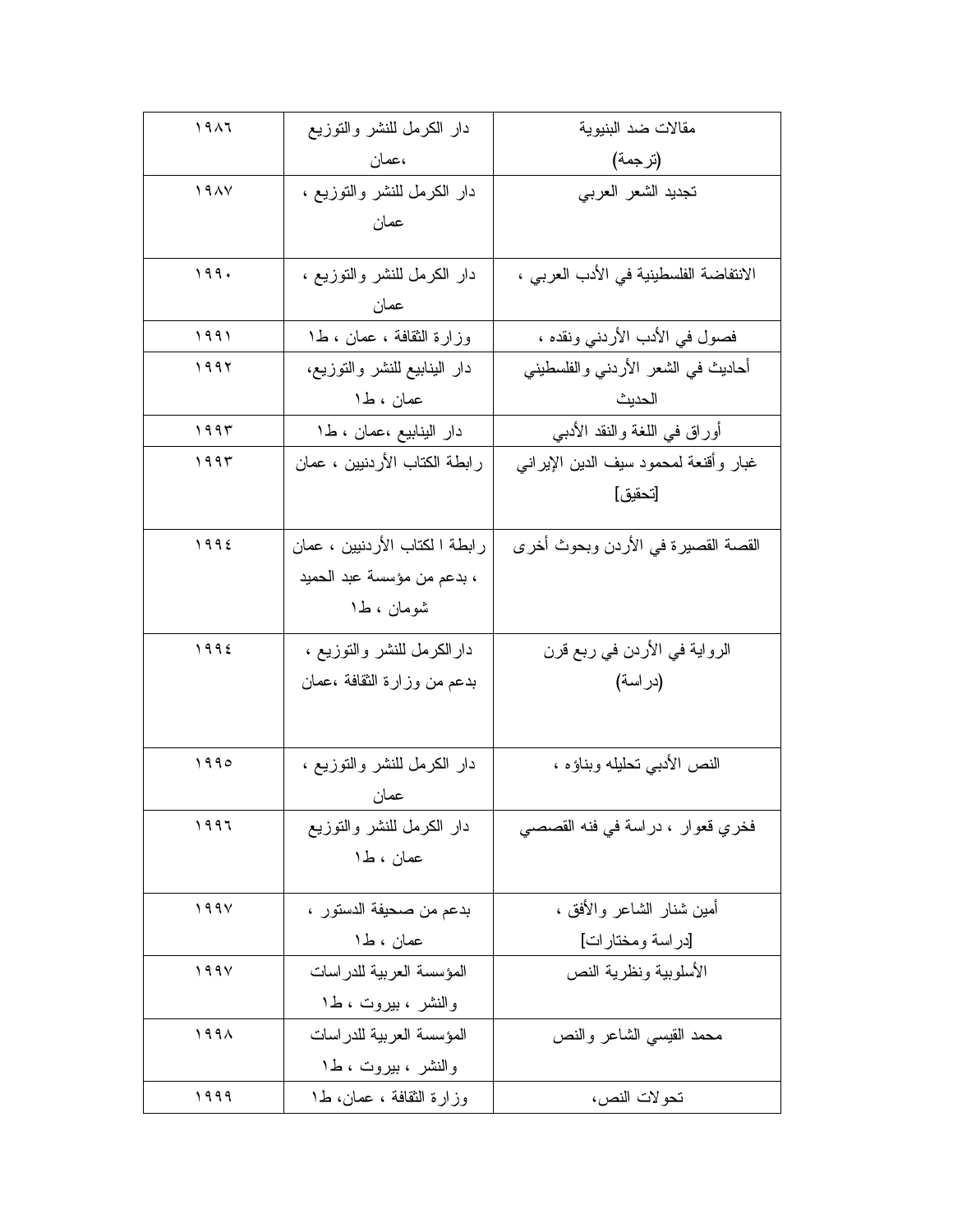|                                         |                                 | ( در اسات وبحوث)                            |  |
|-----------------------------------------|---------------------------------|---------------------------------------------|--|
| $\mathbf{Y} \cdot \cdot \cdot$          | أمانـة عمـان الكبر ى ، عمـان،ط1 | الضفيرة واللهب /                            |  |
|                                         |                                 | دراسات في الشعر العربي القديم والمعاصر      |  |
| $\mathbf{y}$                            | اتحاد الكتاب العرب ، دمشق،      | ظلال وأصداء أندلسية في الأدب المعاصر        |  |
|                                         | ط١                              |                                             |  |
| $\mathbf{Y} \cdot \cdot \mathbf{Y}$     | المؤسسة العربية للدراسات        | جبرا إبراهيم جبرا الأديب الناقد             |  |
|                                         | والنشر ، بیروت ، ط۱             |                                             |  |
| $Y \cdot Y$                             | أمانة عمان الكبرى ، [ سلسلة     | في النقد والنقد الألسنـي                    |  |
|                                         | مختار ات أر دنية ] دار  الكندي  |                                             |  |
| $\mathbf{y} \cdot \mathbf{y}$           | دار الجوهرة ، عمان ، ط١         | مقدمات لدر اسة الحياة الأدبية في الأردن     |  |
|                                         | دار المسيرة للنشر والتوزيع ،    | النقد الأدبي الحديث من المحاكاة إلى النفكيك |  |
| $Y \cdot Y$                             | عمان وبيروت                     |                                             |  |
| ط ١، ٢٠٠٣، ط٢،                          | دار المسيرة للنشر والنوزيع ،    | مدخل إلى در اسة الشعر العربي الحديث         |  |
| $\mathbf{Y} \bullet \bullet \mathbf{V}$ | عمان وبيروت                     |                                             |  |
| $\mathbf{y} \cdot \mathbf{y}$           | المؤسسة العربية للدراسات        |                                             |  |
|                                         | والنشر ، بیروت ، ط۱             | نقاد الأدب في الأردن وفلسطين                |  |
|                                         | المؤسسة العربية للدراسات        | نيسير سبول من الشعر إلىي الرواية            |  |
|                                         | والنشر ، بيروت                  |                                             |  |
|                                         |                                 |                                             |  |
| $Y \cdot \cdot 7$                       | مجدلاوي للنشر ، عمان، ط١        | من معالم الشعر الحديث في فلسطين والأردن     |  |
| $\mathbf{y} \cdot \mathbf{0}$           | وزارة النقافة                   | فصول في نقد النقد                           |  |
| $Y \cdot \cdot 7$                       | ورد للنشر والنوزيع، عمان،       | شعراء تحت المجهر                            |  |
|                                         | ط١                              |                                             |  |
|                                         |                                 |                                             |  |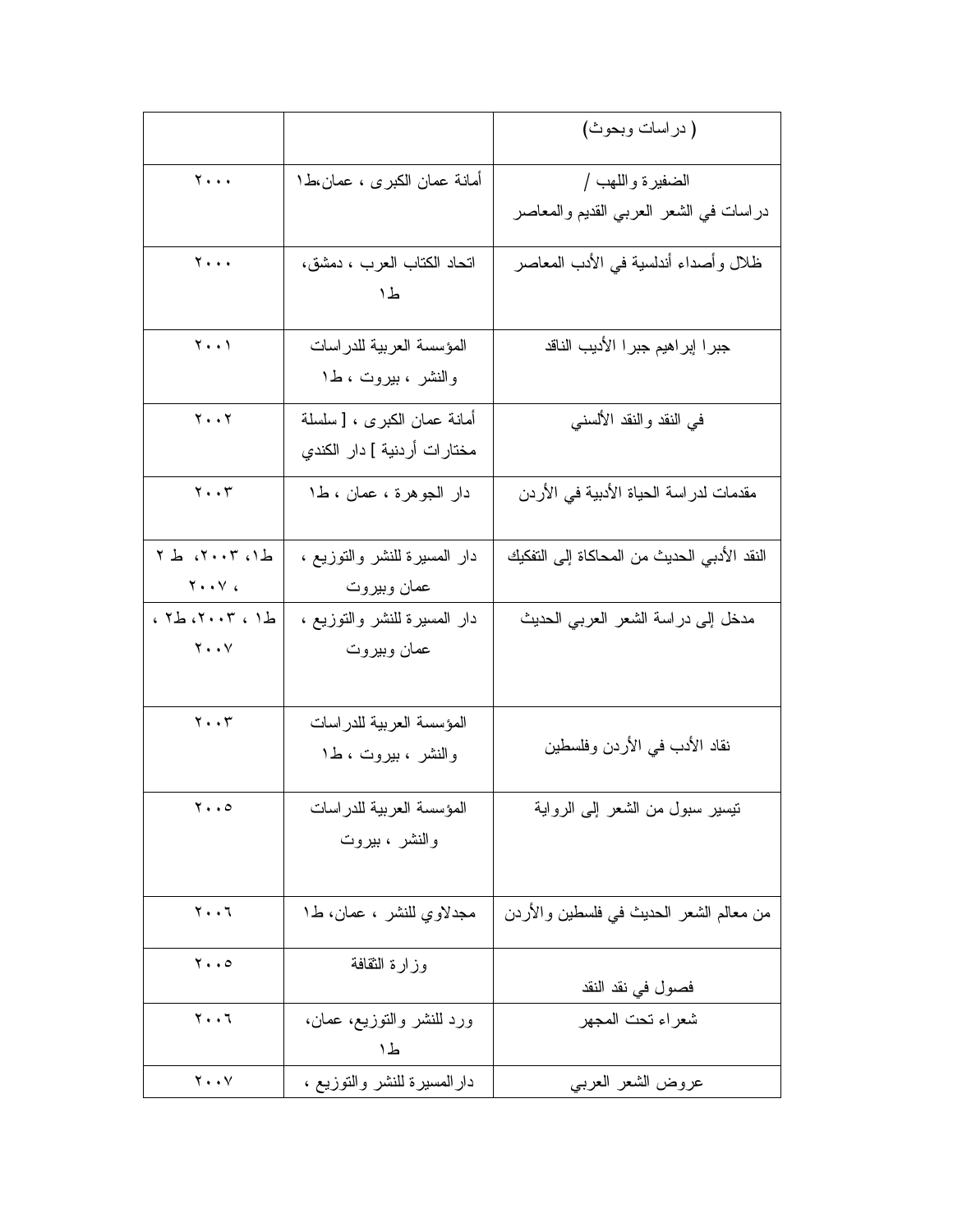|                                     | عمان، ط1                       |                                         |  |
|-------------------------------------|--------------------------------|-----------------------------------------|--|
| $Y \cdot Y$                         | دار المسيرة للنشر والنوزيع ،   | في اللسانيات ونحو النص                  |  |
|                                     | عمان وبيروت ، ط١               |                                         |  |
| $Y \cdot Y$                         | مجدلاوي للنشر والتوزيع،        | مقاربات في نظرية الأدب ونظرية اللغة     |  |
|                                     | عمان، ط1                       |                                         |  |
| $Y \cdot Y$                         | ورد الأردنية للنشر والتوزيع،   | في الرواية النسوية العربية              |  |
|                                     | عمان، ط1                       |                                         |  |
| $Y \cdot Y$                         | دار المسبرة للنشر والنوزيع،    | فن الكتابة والتعبير ( مشترك مع الدكتورة |  |
|                                     | عمان وبيروت، ط١                | امتتان الصمادي )                        |  |
| $Y \cdot Y$                         | الدائرة الثقافية بأمانة عمان   | في دائرة الضوء ، شخصيات وتراجم أدبية    |  |
|                                     | الكبرى، عمان ط ١               |                                         |  |
| 1997                                | ر ابطة الكتاب الأردنيين ، بدعم | فخري قعوار : ثلاثون عاما من الإبداع     |  |
|                                     | من مؤسسة عبد الحميد شومان،     |                                         |  |
|                                     | عمان، ط1                       |                                         |  |
| ۲.۰۸                                | مجدلاوي للنشر والتوزيع،        | من الاحتمال إلى الضرورة                 |  |
|                                     | عمان، ط ۱                      |                                         |  |
| $\mathbf{Y} \cdot \cdot \mathbf{A}$ | دار مجدلاوي للنشر والنوزيع ،   | في لغة الأدب وأدب اللغة                 |  |
|                                     | عمان                           |                                         |  |
| <b>Y</b> $\wedge$                   | وزارة الثقافة ، عمان، ضمن      | في السرد والسرد النسوي                  |  |
|                                     | منشورات السلط عاصمة الثقافة    |                                         |  |
| $Y \cdot \cdot \wedge$              | عمادة البحث العلمي ، الجامعة   | بنية النص الروائبي                      |  |
|                                     | الأردنية، عمان، ط1             |                                         |  |
| 1995                                | منشورات جامعة عمان الأهلية،    | الكتب المشتركة :                        |  |
|                                     | ودار الكرمل للنشر والنوزيع، ط  | أديبان من الأردن ( حسني فريز            |  |
|                                     | ۱ ،عمان،                       | وعيسى الناعوري )                        |  |
|                                     |                                |                                         |  |
| ١٩٩٤                                | وزارة الثقافة ، عمان           | الحركة النقدية في الأردن                |  |
|                                     |                                |                                         |  |
| 199V                                | المؤسسة العربية للدراسات       | الشعر العربي في نهايات القرن            |  |
|                                     | والنشر                         |                                         |  |
| $Y \cdot Y$                         | كتاب الصدى ، الشارقة           | نازك الملائكة أميرة الشعر الحديث        |  |
|                                     |                                |                                         |  |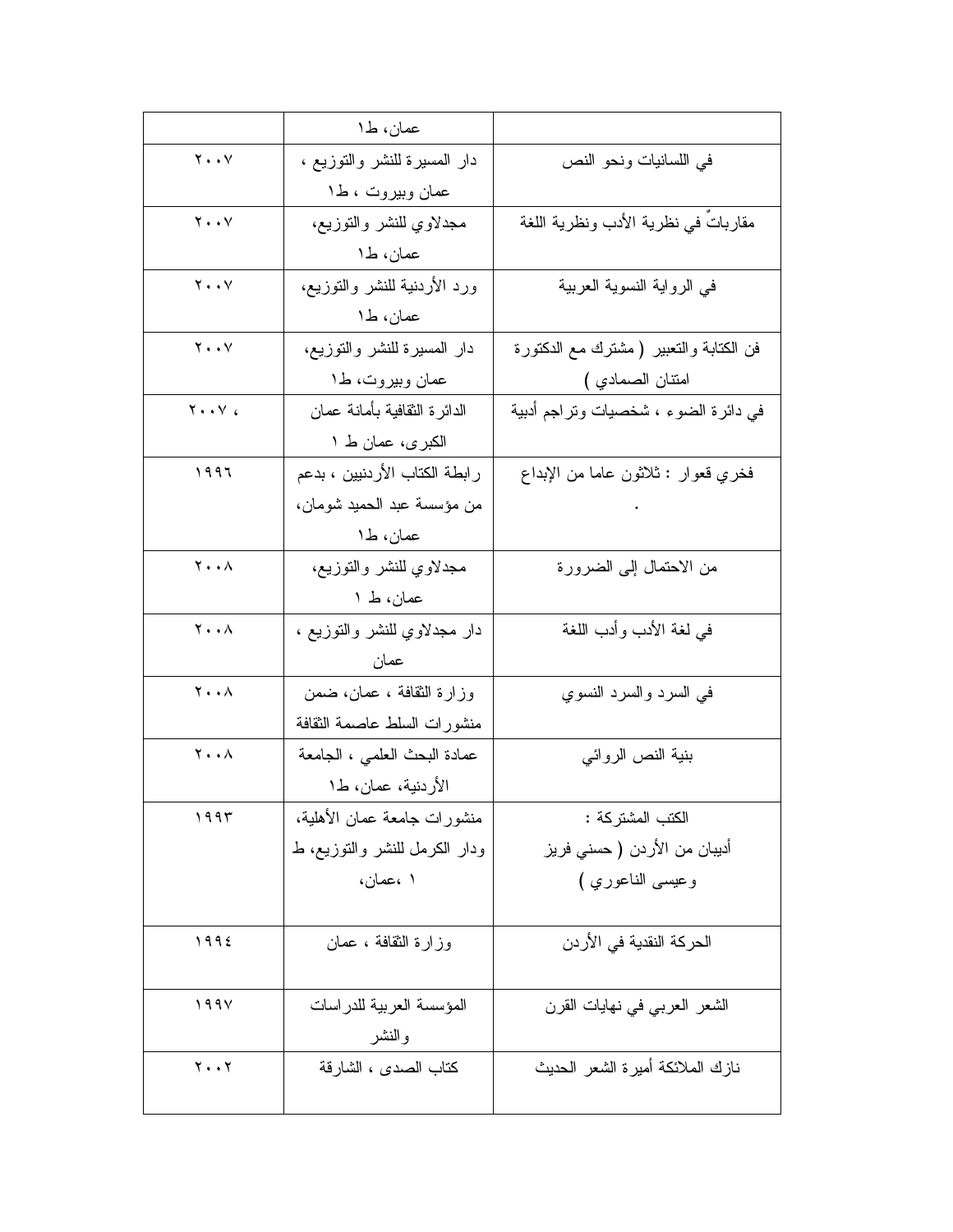| $Y \cdot Y$                         | دار البشير ، عمان بدعم من    | من أعلام الفكر والأدب في الأردن                |  |
|-------------------------------------|------------------------------|------------------------------------------------|--|
|                                     | اللجنة الوطنية لإعلان عمان   |                                                |  |
|                                     | عاصمة للثقافة العربية ، ط١   |                                                |  |
| 1999                                | دارة الفنون، عمان            | أفق النحولات في الرواية العربية                |  |
|                                     |                              |                                                |  |
| $\mathbf{Y} \cdot \cdot \mathbf{Y}$ | وزارة الثقافة ، عمان         | خصوصية الأدب النسائي                           |  |
|                                     |                              |                                                |  |
| $\mathbf{Y} \cdot \cdot \mathbf{Y}$ | وزارة الثقافة ، عمان         | الشعر في الأردن                                |  |
|                                     |                              |                                                |  |
| $\mathbf{Y} \cdot \cdot \mathbf{Y}$ | وزارة الثقافة ، عمان         | معجم أدباء الأردن ، الجزء الأول                |  |
|                                     |                              |                                                |  |
| 199 <sub>A</sub>                    | المؤسسة العربية للدراسات     | عودة السارد ــــ قراءات فـى النـجربـة الروائية |  |
|                                     | والنشر ، بيروت، ( مقدم       | لرشاد أبو شاور                                 |  |
|                                     | ودارس مشارك)                 |                                                |  |
| $\mathbf{Y} \cdot \cdot \mathbf{Y}$ | المؤسسة العربية للدراسات     | المغنى الجوال ، نحرير محمد العامري             |  |
|                                     | والنشر ، بیروت               |                                                |  |
|                                     |                              | من الصمت إلى الصوت، بحوث مهداة إلى             |  |
| Y                                   | دار الغرب الإسلامي ، بيروت،  |                                                |  |
|                                     |                              | حسام الخطيب ، أعدها وقدم لها أ . د. محمد       |  |
|                                     |                              | شاهين                                          |  |
| $Y \cdot \cdot \xi$                 | وزارة الثقافة ، عمان         | عام على الرحيل ، ( سنوية مؤنس الرزاز )         |  |
| $\mathbf{y} \cdot \mathbf{0}$       | وزارة النقافة ،عمان          | مختارات من الشعر الأردني / قصيدة ، مع          |  |
|                                     |                              | مقدمة المختار ات                               |  |
| $\mathbf{y} \cdot \mathbf{z}$       | وزارة الثقافة، عمان ، ط١     | منيف والزاز                                    |  |
|                                     |                              |                                                |  |
| $\mathbf{y} \cdot \mathbf{0}$       | دارة الفنون والمؤسسة العربية | مرابا النذوق الأدببي                           |  |
|                                     | للدراسات والنشر ، بيروت      |                                                |  |
|                                     | وعمان ، ط۱                   |                                                |  |
| $Y \cdot \cdot 7$                   | مجدلاوي للنشر والنوزيع ،     | شعرية الجذور ، تحرير محمد عبيد الله            |  |
|                                     | عمان                         |                                                |  |
| $Y \cdot \cdot 7$                   | وزارة النقافة، عمان، مج ١ ،  | معجم أدباء الأردن ، الجزء الثانبي              |  |
|                                     | ط۱                           |                                                |  |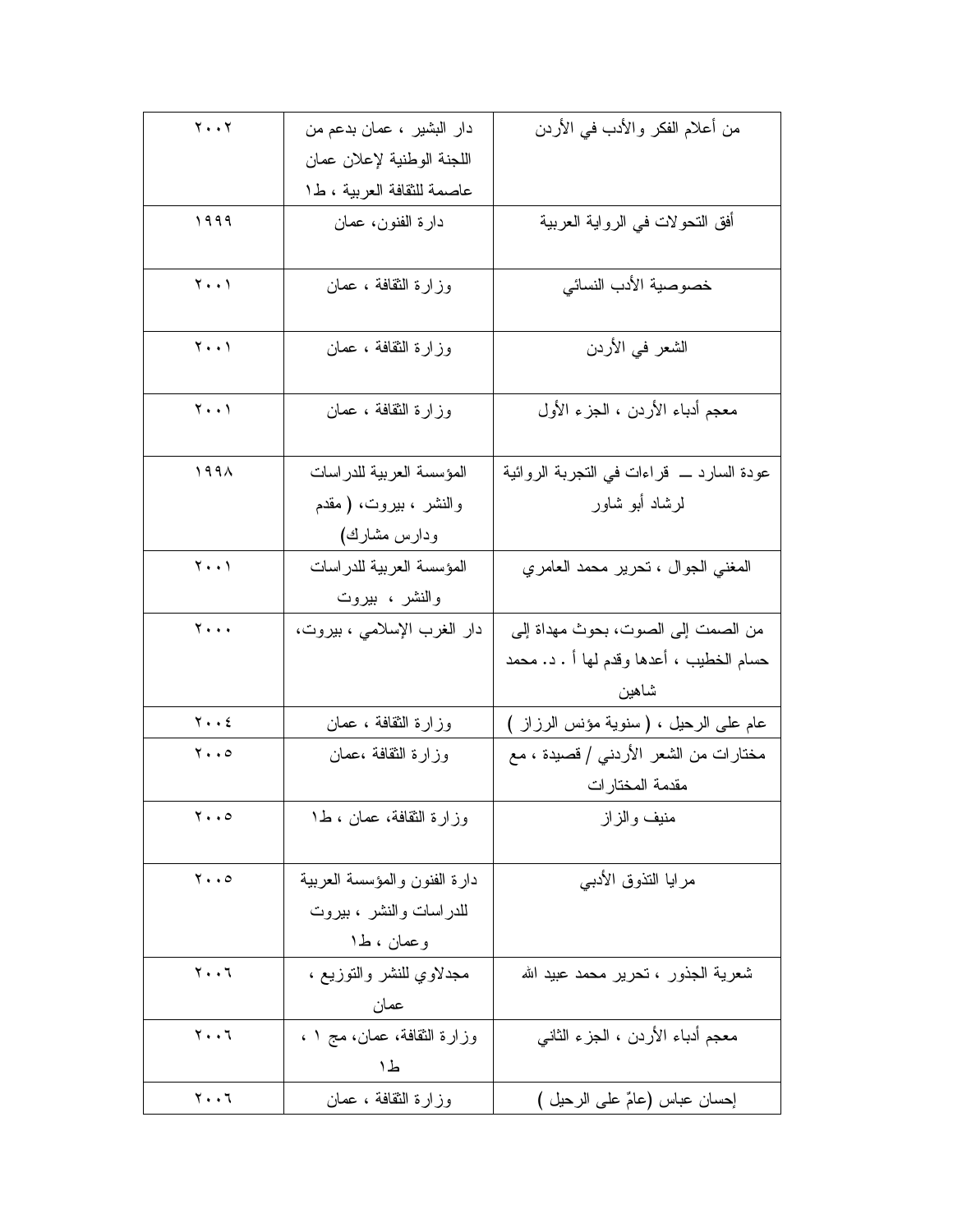| $\mathbf{y} \cdot \mathbf{y}$ | بالنعاون مع رابطة الكناب ،   | منیف والرزاز ، دراسات                 |  |
|-------------------------------|------------------------------|---------------------------------------|--|
|                               | وزارة الثقافة، عمان، ط١      |                                       |  |
| $\mathbf{y} \cdot \mathbf{y}$ | المؤسسة العربية للدراسات     | هاشم باغى إنسانا، وأكاديميا، وناقداً  |  |
|                               | والنشر، بالنعاون مع مؤسسة    |                                       |  |
|                               | عبد الحمید شومان، بیروت، ط۱  |                                       |  |
| $\mathbf{y} \cdot \mathbf{y}$ | دارالكرمل للنشر والنوزيع،    | خليل السواحري الإنسان والأديب والناقد |  |
|                               | بدعم من وزارة النقافة، عمان، |                                       |  |
|                               | ط١                           |                                       |  |
| $Y \cdot \cdot \wedge$        | منشورات رابطة الكتاب         | ندوة ناصر الدين الأسد                 |  |
|                               | الأردنيين ، بدعم من وزارة    |                                       |  |
|                               | الثقافة، عمان، ط١            |                                       |  |
| <b>Y</b> $\wedge$             | مؤسسة عبد الحميد شومان،      | المرأة والدور رؤية أردنية             |  |
|                               | عمان، ط١                     |                                       |  |
|                               |                              |                                       |  |

– البحوث المنشورة:

| عنوان البحث                               | اسم المجلة                    | تاريخ النشر |  |
|-------------------------------------------|-------------------------------|-------------|--|
| جهود الناعوري في حركة التجديد الشعري      | مجلة دراسات للعلوم الاجتماعية | 1995        |  |
|                                           | والإنسانية مج١١ ع١            |             |  |
| إحسان عباس والنقد النصبي                  | مجلة دراسات للعلوم الاجتماعية | 1990        |  |
|                                           | والإنسانيةمج٢٢ع٣              |             |  |
|                                           |                               |             |  |
| التأثير المنبادل ببين شعر الناعوري ونقده  | مجلة دراسات للعلوم الاجتماعية | 1990        |  |
|                                           | والإنسانيةمج٢٢ع٦              |             |  |
|                                           |                               |             |  |
| المقطع العروضي في ضوء الدراسات            | مجلة دراسات للعلوم الاجتماعية | 199V        |  |
| الصونية                                   | والإنسانيةمج، ٢٤ع١            |             |  |
|                                           |                               |             |  |
| مذهب ابن بسام الشنتريني في تتبع معاني     | مجلة دراسات للعلوم الاجتماعية | $Y \cdot Y$ |  |
| الشعر                                     | والإنسانيةمج٢٩ع١              |             |  |
|                                           |                               |             |  |
| سيبويه والتغيير الفونولوجي في صوائت اللغة | مجلة دراسات للعلوم الاجتماعية | $Y \cdot Y$ |  |
|                                           |                               |             |  |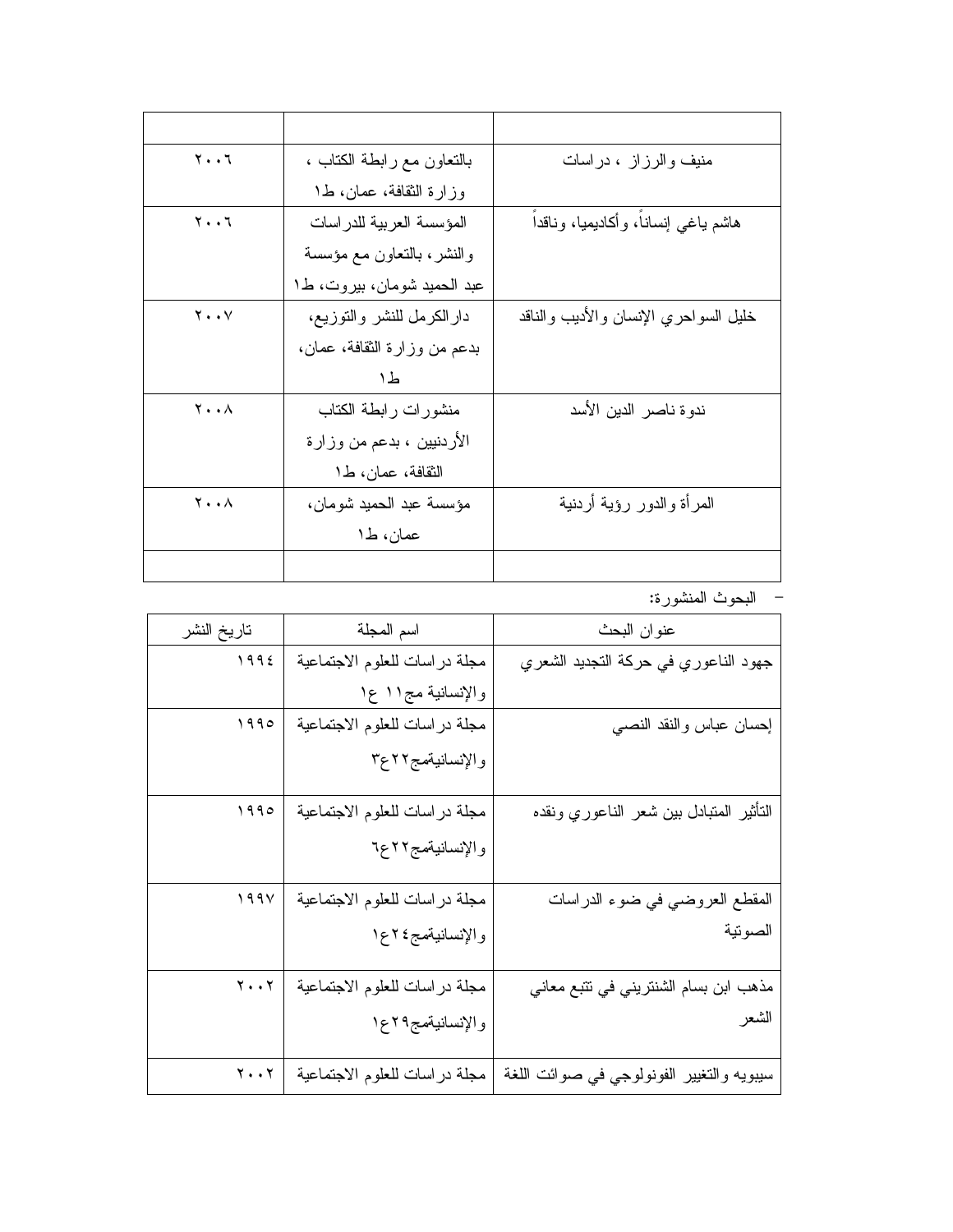|                                         | والإنسانيةمج٢٩ع١                  | العربية وصوامتها                            |
|-----------------------------------------|-----------------------------------|---------------------------------------------|
| $\mathbf{Y} \cdot \mathbf{Y}$           | مجلة دراسات للعلوم الاجتماعية     | موسيقى الألفاظ ودلالاتها قراءة ثانية في شعر |
|                                         | والإنسانيةمج ٣٠ع٣                 | نيسير السبول                                |
| $\mathbf{y} \cdot \cdot \mathbf{0}$     | مجلة دراسات للعلوم الاجتماعية     | صونيات ابن سينا في ضوء علم اللسان           |
|                                         | والإنسانيةمج٢٢ع٣                  | الحديث                                      |
| $Y \cdot \cdot 7$                       | مجلة دراسات للعلوم الاجتماعية     | ألفاظ الألوان ودلالاتها عند العرب           |
|                                         | والإنسانية مج ٣٣ع٣                |                                             |
| $\mathbf{Y} \bullet \bullet \mathbf{V}$ | مجلة دراسات للعلوم الاجتماعية     | قواعد التماسك النحوي عند عبد القاهر         |
|                                         | والإنسانية مج٤٣ ع ٣               | الجرجاني في ضوء علم النص                    |
| 1997                                    | مجلة أبحاث اليرموك مج ١٤          | الشخصية النسوية في الرواية العربية روايات   |
|                                         | $\mathcal{E}$                     | ليلي الأطرش نموذجا                          |
| 1999                                    | مجلة مؤنة للدراسات والبحوث        | صورة الأخر في ثلاثية أحمد حرب الروائية      |
|                                         | مج٤ ١ ، ع٥                        |                                             |
| 1991                                    | مجلة كلية الأداب جامعة القاهرة    | الرموز الإسبانية والأندلسية في شعر محمود    |
|                                         |                                   | درویش، مارس /أذار ۱۹۹۸ وهو عدد              |
|                                         |                                   | خاص بوقائع المؤنمر الدولي الرابع للحضارة    |
|                                         |                                   | الأندلسية المنعقد في آداب القاهرة .         |
|                                         | مجلة جامعة البعث مج ٢٥ ع ١   ٢٠٠٣ | الظواهر اللغوية غير المطردة في شعر ذي       |
|                                         |                                   | الرمة الأموي                                |
| تموز – يوليو                            | مجلة عالم الفكر مج ٢٨ ع ١         | اليانصبيب ببين أنطون نشيكوف ومحمود سيف      |
| 1999                                    |                                   | الدين الإيراني                              |
|                                         |                                   |                                             |
| إبريل – يونيو                           | مجلة عالم الفكر مج ٢٨ ع ٤         | الرؤية والنشكيل الفني في أعمال رشاد أبو     |
| $\mathbf{y} \cdot \cdot \cdot$          |                                   | شاور                                        |
|                                         |                                   |                                             |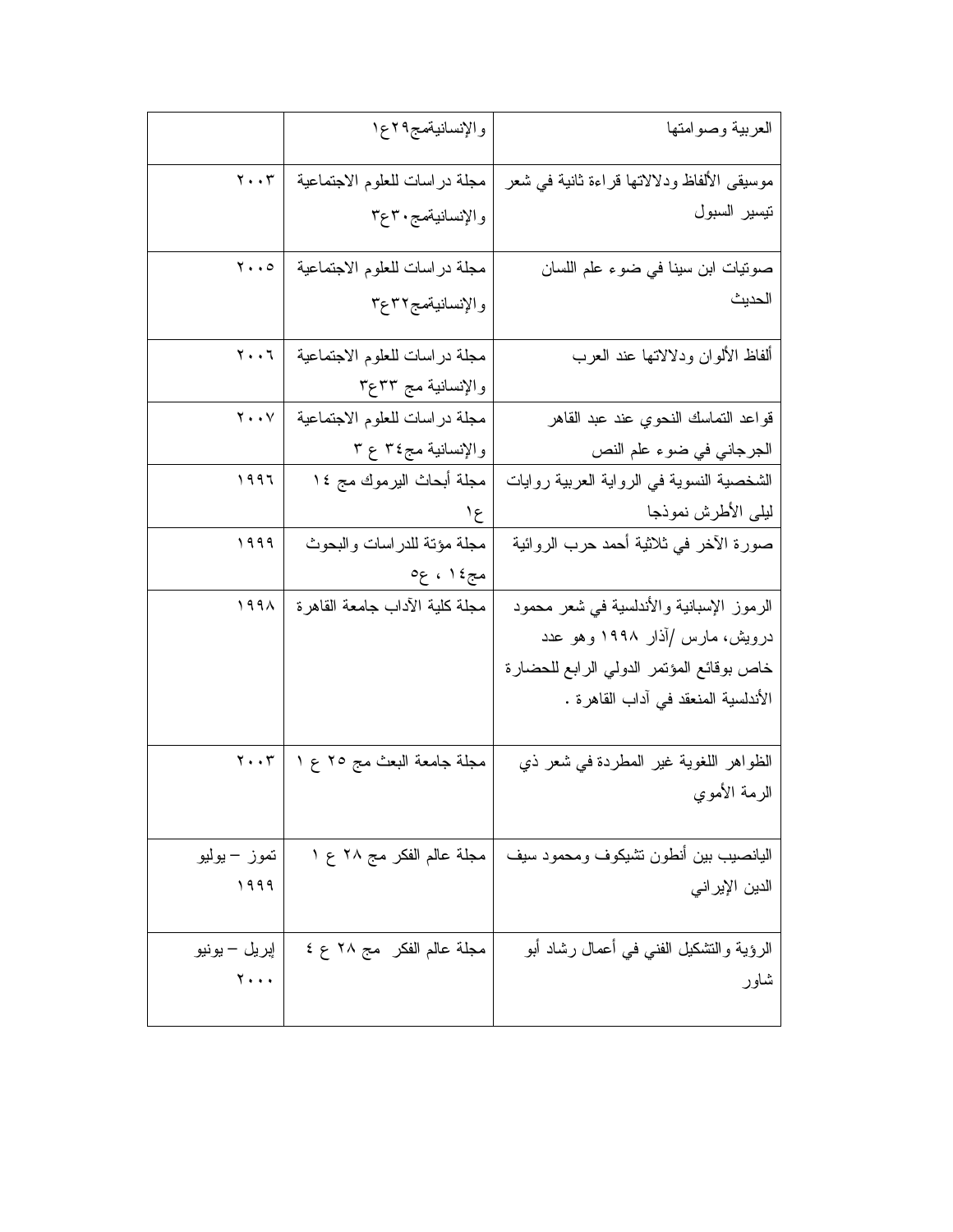– مقالات منشورة في مجلات ثقافية:

| تاريخ النشر | اسم المجلة | عنوان المقالة |  |  |
|-------------|------------|---------------|--|--|
|             |            |               |  |  |
|             |            |               |  |  |
|             |            |               |  |  |
|             |            |               |  |  |

خامسا: المؤتمرات / الندوات:

| التاريخ                       | المكان                | اسم المؤتمر/ الندوة                       |
|-------------------------------|-----------------------|-------------------------------------------|
| 1997                          | الجامعة الأردنية      | اللغة والإبداع الأدبي في أعمال محمد       |
|                               |                       | عزيز لحبابي، المؤتمر الفلسفي في           |
|                               |                       | الجامعة الأردنية                          |
|                               |                       |                                           |
| $Y \cdot Y$                   | كلية العلوم الإنسانية | من نحو الجملة إلى نحو النص ، وقائع        |
|                               | والاجتماعية في تونس   | الندوة الدولية                            |
|                               |                       |                                           |
| $Y \cdot Y$                   | الجامعة الهاشمية      | إسحق موسى الحسيني روائياً ، القي          |
|                               |                       | بندوة الجامعة الهاشمية في أذار ٢٠٠٢       |
|                               |                       | ونشر في وقائع الندوة عن دار البشير        |
|                               |                       | واللجنة العليا لإعلان عمان عاصمة          |
|                               |                       | للثقافة العربية، ٢٠٠٢                     |
|                               |                       |                                           |
| $\mathbf{y} \cdot \mathbf{0}$ | جامعة مؤتة            | تأثير النقد الجديد في النقد العربي الحديث |
|                               |                       | في بلاد الشام ومصر ، مقبول في مؤتمر       |
|                               |                       | جامعة مؤتة الأدب منصبة للتفاعل            |
|                               |                       | الحضاري، تاريخ ٢٠٠٥/٥/٢٠٠                 |
| $Y \cdot Y$                   | جامعة البترا          | استقبال النظر يات النقدية نحو النص        |
|                               |                       | نموذجا بحث مقبول في مؤتمر جامعة           |
|                               |                       | البتر ا، وقد تم إلقاؤه في ٢٠٠٧/٥/٣        |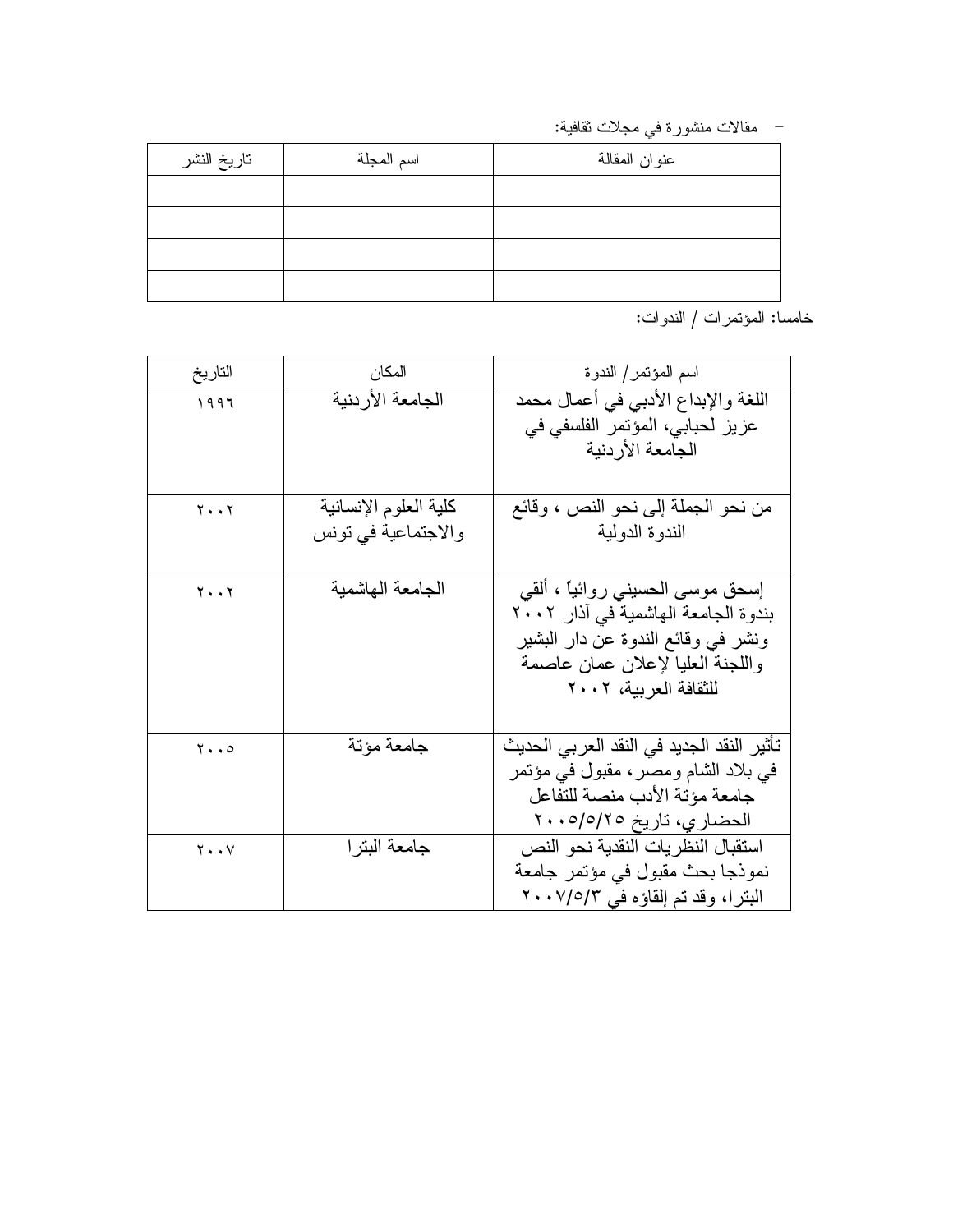سادساً :الاشراف على الرسائل:

|  | الماحستير |  |
|--|-----------|--|
|  |           |  |

| التاريخ | الجامعة          | عنوان الرسالة                                | الباحث                     |
|---------|------------------|----------------------------------------------|----------------------------|
| 1990    | الجامعة الأردنية | نشخيص مواطن الضعف والقوة لدى طلبة            | هبة إبراهيم أحمد           |
|         |                  | الصفوف السادس واسابع والثامن في وحدة         |                            |
|         |                  | المعادلات الخطية وعلاجها                     |                            |
| 199A    | الجامعة الأردنية | المركزية واللامركزية في التخطيط              | خليل محمد الجبوري          |
|         |                  | الاقتصادي في العراق                          |                            |
| 199A    | الجامعة الأردنية | الايقاع في شعر أحمد شوقي: دراسة أسلوبية      | حسام محمد إبراهيم          |
|         |                  |                                              | أيوب                       |
| 199A    | الجامعة الأردنية | موسيقا الشعر ببين النظرية والنطبيق عند       | فريدة محمد غالب الزيود     |
|         |                  | حازم القرطاجني                               |                            |
| 1999    | الجامعة الأردنية | غرناطة في الرواية: دراسة في خمسة نماذج       | جمانة مفيد عبد الله السالم |
|         |                  | روائية                                       |                            |
| 1999    | الجامعة الأردنية | محمد بوسف القعيد روائيا: أعماله من           | سمية سليمان على            |
|         |                  | $199Y - 1979$                                | الشوابكة                   |
| 7       | الجامعة الأردنية | واقع الدلالة الإحصائية والدلالة العملية وقوة | إبراهيم رشاد إبراهيم       |
|         |                  | الاختبار ات الإحصائية المستخدمة في بحوث      | الحاج إبراهيم              |
|         |                  | مجلَّة دراسات− العلوم النَّزبوية في الأعوام  |                            |
|         |                  | ١٩٩٧–١٩٩٨ في الجامعة الأردنية                |                            |
|         |                  |                                              |                            |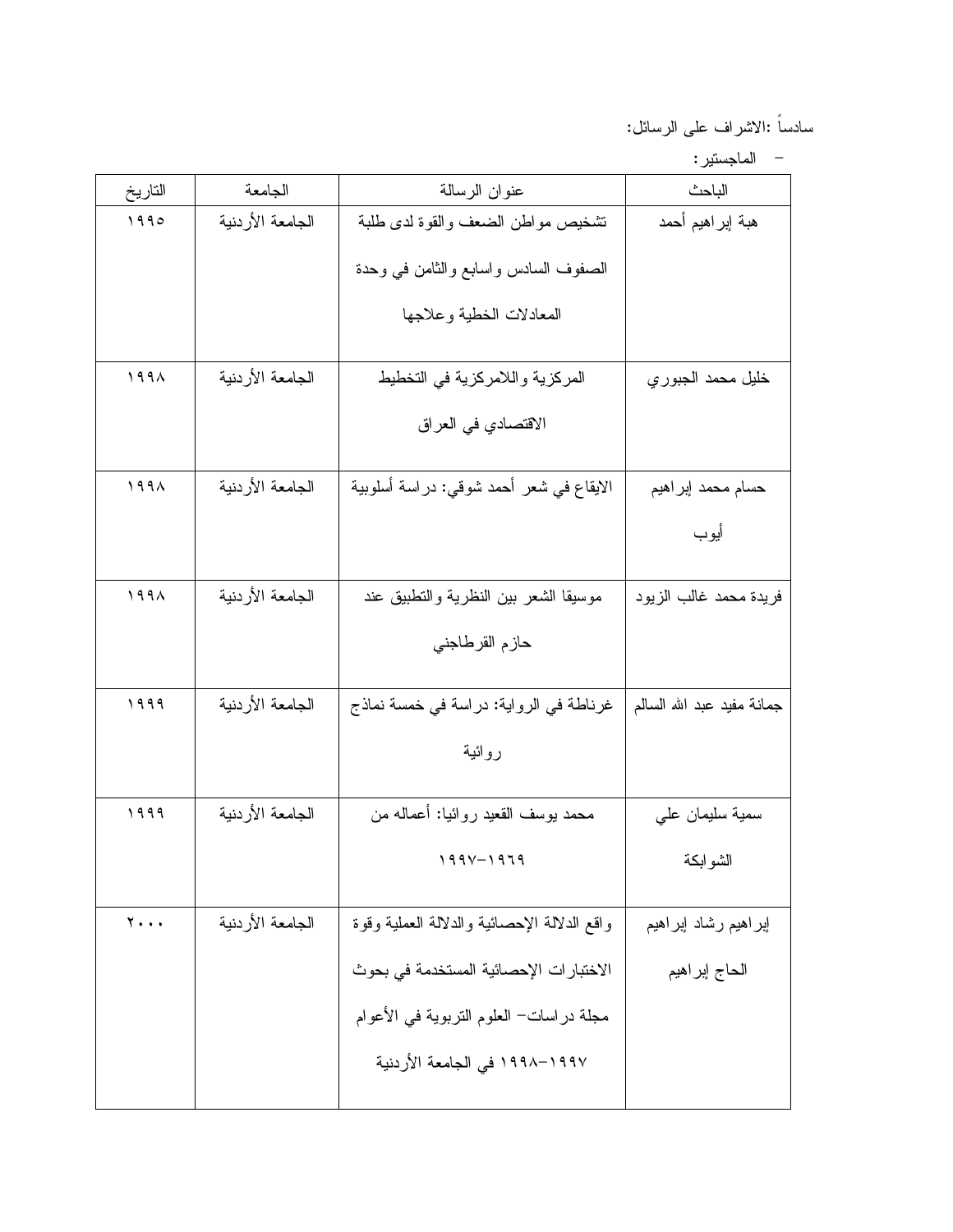| $\mathbf{y}$                        | الجامعة الأردنية | كنائس عابود: دراسة أثرية تاريخية           | إبراهيم خليل نيروز      |
|-------------------------------------|------------------|--------------------------------------------|-------------------------|
| $\mathbf{Y} \cdot \cdot \mathbf{Y}$ | الجامعة الأردنية | شعرية السرد الروائي في نماذج من الرواية    | رحمة خليل أحمد عوينة    |
|                                     |                  | الجز ائرية الحديثة                         |                         |
| $\mathbf{Y} \cdot \cdot \mathbf{Y}$ | الجامعة الأردنية | المسرح العربي في فلسطين بين ١٩٧٥-          | نهي محمود عفونة         |
|                                     |                  | $Y \cdot \cdot \cdot$                      |                         |
| $\mathbf{Y} \cdot \cdot \mathbf{Y}$ | الجامعة الأردنية | الاشباع ممارسة وتعليلا                     | أفنان عبد الفتاح النجار |
| $\mathbf{y} \cdot \cdot \mathbf{y}$ | الجامعة الأردنية | المكان وجمالياته في القصة العربية القصيرة  | كرم خليل محمد طبنجه     |
| $\mathbf{y} \cdot \cdot \mathbf{r}$ | الجامعة الأردنية | رسم الشخصية في روايات غالب هلسا            | ريم خميس الزير          |
| $\mathbf{y} \cdot \mathbf{y}$       | الجامعة الأردنية | در اسات في مقامات بديع الزمان الهمذاني:    | أحلام حلمي جبريل        |
|                                     |                  | رؤية نقدية                                 | الطباخي                 |
| $\mathbf{y} \cdot \mathbf{y}$       | الجامعة الأردنية | السرد الغرائبي والعجائبي في الرواية والقصة | سناء كامل الشعلان       |
|                                     |                  | القصير ة في الأردن من ١٩٧٠–٢٠٠٢            |                         |
| $Y \cdot \cdot 2$                   | الجامعة الأردنية | جماليات المكان في روايات حنان الشيخ        | عمر خالد إبراهيم خليفة  |
| $y \cdot \cdot \circ$               | الجامعة الأردنية | شعر محمد القيسي : دراسة أسلوبية            | حنان إبراهيم محمد       |
|                                     |                  |                                            | عمايرة                  |
| $\mathbf{y} \cdot \mathbf{0}$       | الجامعة الأردنية | الرمز الأندلسي في الشعر العربي الحديث      | ميران سعيد البواب       |
|                                     |                  | ١٩٥٠–٢٠٠٠: دراسة  دلالية                   |                         |
|                                     |                  |                                            |                         |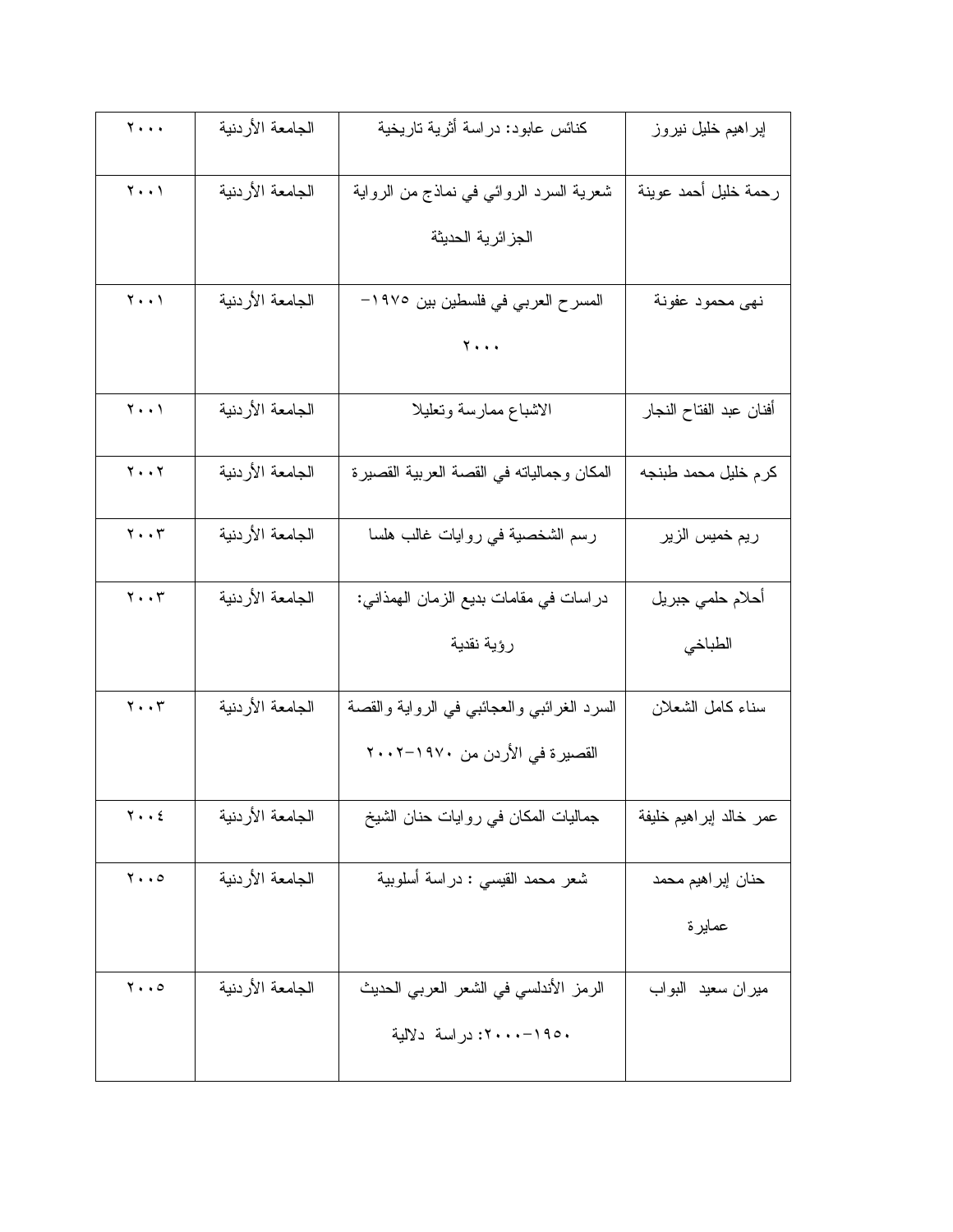| $\mathbf{y} \cdot \mathbf{0}$       | الجامعة الأردنية | المكان في الرواية السعودية المعاصرة خلال  | بندر بن مبارك السنابي |
|-------------------------------------|------------------|-------------------------------------------|-----------------------|
|                                     |                  | القرن الأخير ١٩٧٥-٢٠٠٠                    |                       |
|                                     |                  |                                           |                       |
| $\mathbf{y} \cdot \mathbf{y}$       | الجامعة الأردنية | لطيفة الزيات: كاننبة وناقدة               | عتبة محمد خصاونة      |
|                                     |                  |                                           |                       |
| $\mathbf{y} \cdot \mathbf{y}$       | الجامعة الأردنية | شعرية الأمكنة في رواية يحيى يخلف: دراسة   | عالية أنور الصفدي     |
|                                     |                  | نقدية                                     |                       |
|                                     |                  |                                           |                       |
| $\mathbf{y} \cdot \mathbf{y}$       | الجامعة الأردنية | نموذج لنفصيح الخطاب العامي: أهميته،       | عبد الرحمن الحرب      |
|                                     |                  | إمكانياته/ معالمه                         |                       |
|                                     |                  |                                           |                       |
| $\mathbf{y} \cdot \cdot \mathbf{y}$ | الجامعة الأردنية | الـهويـة وتـجلياتـها فـي أعمل اميل حبيبـي | يوسف حسين حمدان       |
|                                     |                  |                                           |                       |
| $\mathbf{y} \cdot \cdot \mathbf{y}$ | الجامعة الأردنية | نطور مفهوم الراوي في الرواية الأردنية بين | أسمهان عليي العقيل    |
|                                     |                  | جيلين: در اسة تطبيقية                     |                       |
|                                     |                  |                                           |                       |
| $\mathbf{Y} \cdot \cdot \mathbf{Y}$ | الجامعة الأردنية | الأسطورة والمكان في أدب إبراهيم الكوني    | بشير أحمد جلالة       |
|                                     |                  |                                           |                       |
| $\mathbf{y} \cdot \cdot \mathbf{y}$ | الجامعة الأردنية | إشكالية التصنيف الروائي في الخطاب النقدي  | ساندي سالم أبو سبف    |
|                                     |                  | العربي المعاصر                            |                       |
|                                     |                  |                                           |                       |

– الدكتوراة:

| التاريخ | الجامعة          | عنوان الرسالة                         | الناحث              |
|---------|------------------|---------------------------------------|---------------------|
| ۱۹۹۶    | الجامعة الأردنية | تاريخ الأحزاب السياسية الأردنية ١٩٤٦– | خليل إبراهيم الحجاج |
|         |                  | 19V.                                  |                     |